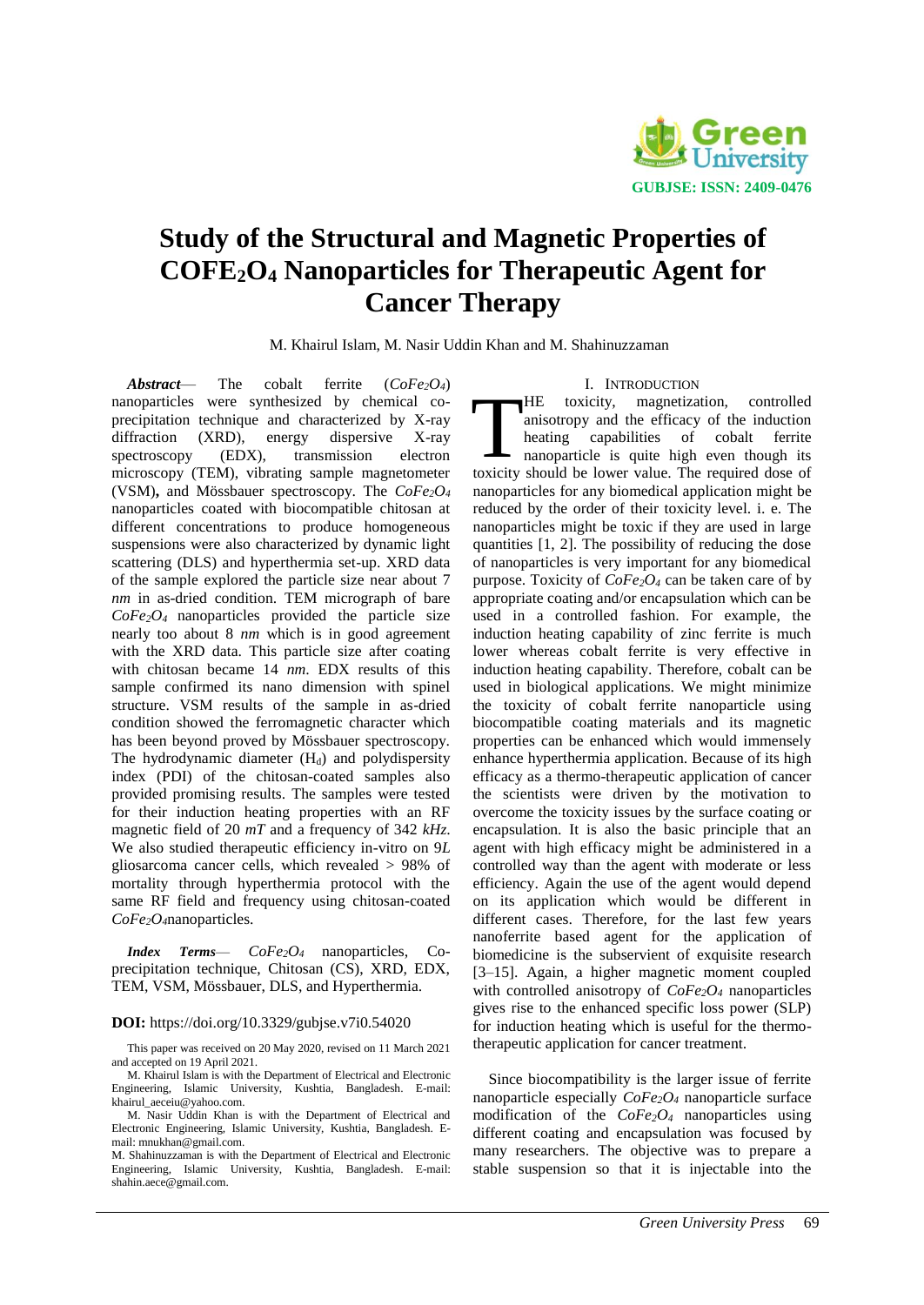animal, make them tissue-specific and biocompatible [16, 17]. In this text,  $CoFe<sub>2</sub>O<sub>4</sub>$  nanoparticles were synthesized by chemical co-precipitation technique to develop nanometer scaled magnetic nanoparticles and coat the chitosan to achieve greater biocompatibility.

Therefore, chitosan is known as a biocompatible and biodegradable agent that can reduce the toxicity effect of the nanoparticles in the blood stream. The nanoparticles will be subjected to the structural characterization and then attested for induction heating efficacy by measuring specific loss power (SLP).

# II. EXPERIMENTAL

*CoFe2O4* nanoparticles have been synthesized by chemical co-precipitation technique using a molar stoichiometric ratio of cobalt and iron salts. In this text, *CoCl2.4H2O* and *FeCl3* salts were used to prepare the *CoFe2O4* nanoparticles. *NaOH* was used as the reaction agent. Cobalt and iron chloride salts were dissolved homogeneously in the distilled water with stirring at 500 *rpm* for 15 *min*. We added 8 *M* of *NaOH* solution dropwise into the salts solution with continuous stirring at the 600 *rpm*. Extra *NaOH* was added in the solution to maintain the pH in the range of 11-13 and allowed to complete the reaction for 30– 40 *min*. We heated the cobalt ferrite nanoparticles at 90<sup>°</sup>C for 60 minutes to accomplish their ferritization reaction. The precipitation was collected through centrifugation at 8000 rpm for 20 *min* and 10 times washed out with distilled water. The complete extraction of the solvent was confirmed by the *AgNO<sup>3</sup>* test. The coating solution of low molecular weight of chitosan (SIGMA ALDRICH) with Brookerfield viscosity 20 *cps* was prepared by adding 0.4 *gm* of chitosan, 40 *ml* water and the required amount of acetic acid solution. The chitosan solution was added with *CoFe2O<sup>4</sup>* nanoparticles into the falcon tube under sonication and vortex due to homogeneous mixing for a stable suspension.

Structural characterization has been performed by X-ray diffraction (XRD), Model: PW 3040-X' Pert PRO PANalytical, Netherland; energy-dispersive Xray spectroscopy (EDX), Model: S50 QLD9111, FEI, Netherland; transmission electron microscopy (TEM), Model: F-30 Tecnai, FEI, U.S.A; dynamic light scattering (DLS), Model: Nanoplus-1; Zeta/nano Particle Analyzer; U.S.A. XRD was carried out using the Rigaku *Mo K<sub>a</sub>* radiation source (where,  $\lambda = 0.7107$ *Å*). Particle size and lattice parameters were determined from the 311 broadening peak by XRD patterns of *CoFe2O4 nanoparticles* in the as-dried condition. A Tecnai F-30 TEM was used to perform the morphological observation of the sample with the 200 *kV* operating voltage. The required amount of sample in liquid form was prepared and EDX measurement was performed by using X-band Bruker EPR spectrometer which has given the atomic percentage and crystalline formation of nanoparticles. The field dependence magnetic property of the sample

was also performed using a vibrating sample magnetometer (VSM), Model: EV9; NETZSCH Micro Sense; U.S.A which was further confirmed by Mӧssbauer spectroscopy, Model: MS4; U.S.A.

In order to confirm the surface modification by chitosan to investigate the DLS measurement and induction heating properties of *CoFe2O<sup>4</sup>* nanoparticles, the respective solution was prepared. The required amount of suspension 20 *mg/ml* initial concentration was prepared by mixing of as-dried sample, chitosan solution*,* and water in an eppendorf tube and sonicated for 45 days and take rest this sample another 45 days owing to complete well coating and more stable solution. Actually*,* the chitosan-coated sample was taken under continuous sonication for 7 days by ultrasonic sonicator and vortex to perform homogeneous mixing. After that, this sample was taken in rest for 7 days to stable and highly disperse in the solution. In this way, this sample was repeatedly taken in sonication and in rest 45 days with confirming a well coating condition. Otherwise, this sample might be settled out at the bottom of the eppendorf tube which means the coating is not good and provides an unstable solution. It is noted that well coated, more stable, and highly disperse solution is desired for biomedical application. The well-coated nanoparticles reduced their cytotoxic effect. The size and shape effect of nanoparticles depend on the sonication time [18]. Therefore, the coated sample was produced to several concentrations such as 1 *mg/ml*, 2 *mg/ml*, and *4 mg/ml* in three different eppendorf tubes and their hydrodynamic diameter and polydispersity index measurement have been carried out by DLS using zeta potential electrophoretic mobility technique with the *+ve* and *–ve* changing of particle diameter. Helium-Neon LASER source was used in DLS measurement where the wavelength,  $\lambda = 6328 \text{ Å}$ . The understanding of hydrodynamic diameter and polydispersity index is very important for biomedical issue**s** as well as hyperthermia application**s**. After that, induction heating properties were measured by hyperthermia set-up, Model: 5060LI EASY Head, Ambrell, U.S.A. The hyperthermia set-up consisting of 8 turns with a 4 mm diameter of induction coil using 200 *A* current, 20 *mT* applied field, 342 *kHz* frequency**,** and 1.5 *kW* applied power during the measurement.

Temperature profiles of chitosan-coated *CoFe2O<sup>4</sup>* nanoparticles solution have been explored as a function of different coating concentrations and different time intervals carried out by the induction heating unit. We first examined cytotoxicity study of the sample in order to perform necrosis of 9*L* gliosarcoma cancer cells by magnetic particle hyperthermia. The 9*L* rat gliosarcoma cell line was cultured in DMEM with containing 10% FBS, (1:1  $\mu$ g/ml penicillin and streptomycin) at 37<sup>°</sup>C in a 5<sup>%</sup> *CO<sup>2</sup>* incubator for the sake of investigating the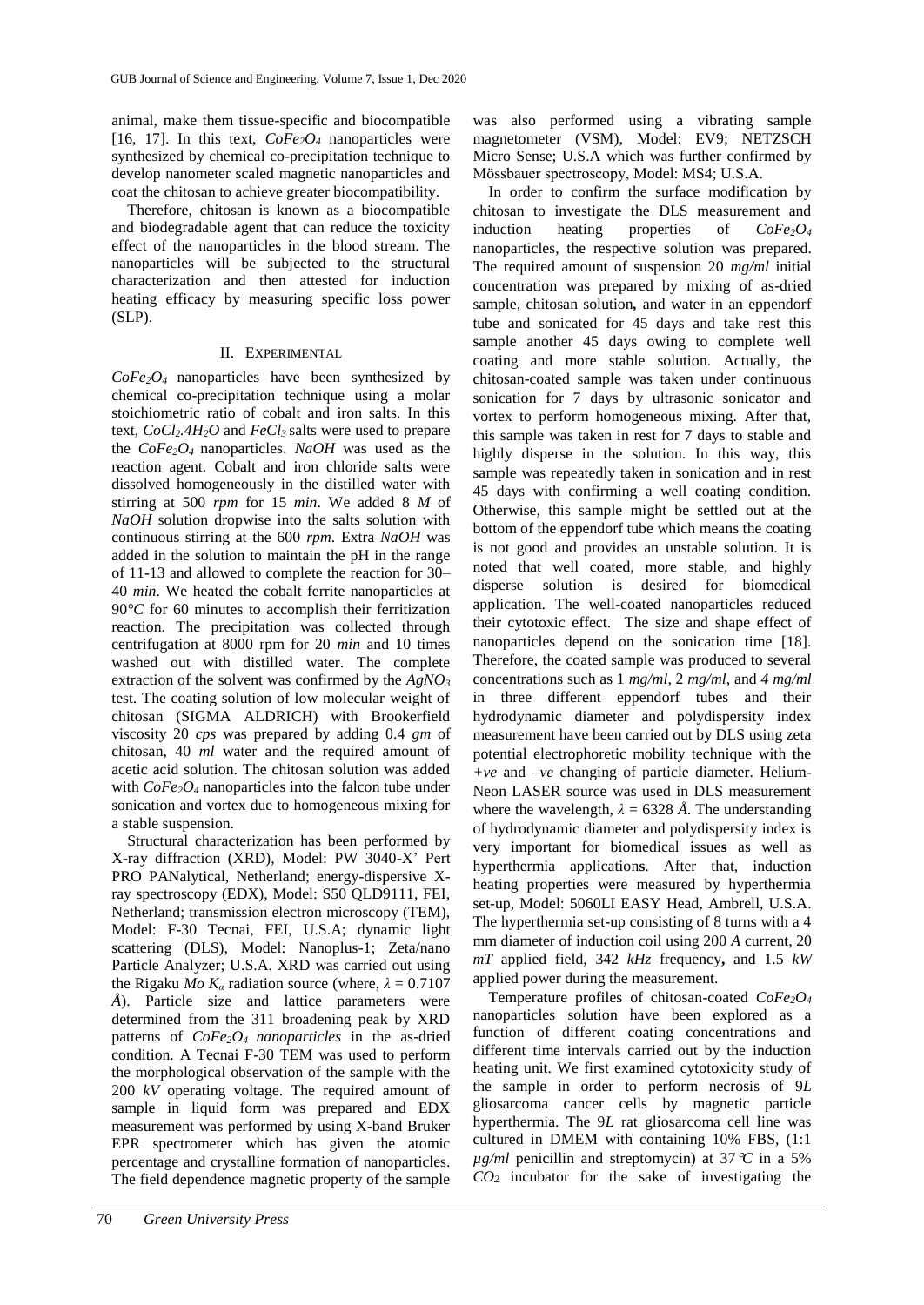hyperthermia effect on the cancer cells. After 80% confluence, cells were harvested and counted. We transferred  $2\times10^6$  cells per condition in an eppendorf tube and incubated with 2 *mg/ml* of chitosan-coated nanoparticles which were suspended in the PBS for 24 hours, incubation at 37  $\mathcal{C}$  in a 5%  $CO_2$  incubator. Then the cells were subjected to an alternating magnetic field at 20 *mT* and frequency of 342 *kHz* for about 30 min and determined the hyperthermia effects on the cell viability by hemocytometer, Model: Nuaire, U.S.A. The cell viability was performed by the trypan blue exclusion test. The cells with control particle were incubated in the DMEM media followed by the exposure to RF induction heating for 30 min whereas the cells were treated with chitosan-coated nanoparticles at the 2 *mg/ml* concentration under RF induction heating for the same period of time.

## III. RESULTS AND DISCUSSION

X-ray diffraction pattern for *CoFe2O<sup>4</sup>* nanoparticles synthesized by chemical co-precipitation technique is presented in Figure 1(a) which gave information about phases, particle size, and lattice parameter. All Bragg reflections have been indexed as (220), (311), (400), (420), (511), (440) and (620) which confirmed the formation of well-defined single-phase cubic spinel structure. The broadening peak indicates the nanodimension of *CoFe2O4* nanoparticles and the all peaks in the XRD pattern well matched with the previous reported XRD data of the standard spinel structure of the sample. The average particle size was determined from the full-width half maxima (FWHM) of the broadening peak (311) using the Scherrer's formula. The particle size for the sample was obtained as nearly 7 *nm* in the as-dried condition. The lattice parameter can also be determined from the XRD data using the Bragg's law and Nelson-Riley function, which was found to be 8.35 *Å*. Figure 1(b) shows the EDX spectrum of *CoFe2O<sup>4</sup>* nanoparticles in the asdried condition with liquid form. It is observed that the atomic percent of *Co, Fe*, and *O* are 4.82, 12.49, and 24.52 respectively. The other minor peaks would be due to the contamination of synthesis nanoparticles.



Figure 1: (a) XRD pattern of *CoFe2O<sup>4</sup>* nanoparticles in the as-dried condition at the room temperature and (b) EDX spectrum of *CoFe2O4* nanoparticles in the asdried condition with liquid form*.*

Figure 2(a) and 2(b) show TEM micrographs of bare and chitosan-coated *CoFe2O4* nanoparticles. It is observed from the TEM micrographs that most of the particles appear spherical in shape. The TEM micrograph of cobalt ferrite nanoparticle in the bare state provided the particle size nearly 8 *nm* and this particle size after coating with chitosan became 14 *nm*. The particle sizes in the bare state seem to be in fair agreement with the XRD data.



Figure 2: TEM micrographs in (a) Bare and (b) Chitosan-coated *CoFe2O<sup>4</sup>* nanoparticles.

Figure 3(a) represents the M-H curve of *CoFe2O<sup>4</sup>* nanoparticles in the as-dried condition by a maximum 5 *Tesla* applied magnetic field. It can be observed that the maximum magnetization of  $CoFe<sub>2</sub>O<sub>4</sub>$  in as dried condition is 65 *emu g-*<sup>1</sup>at 5 *Tesla*, which has not been saturated at such high applied field. The remanence and coercivity are 7.4 *emu g-1* and 100 *Oe* respectively. Magnetocrystalline anisotropy  $K_1$  of  $CoFe_2O_4$  is  $1.89\times10^6$  erg cm<sup>-3</sup> [19]. The higher values of K<sub>1</sub> of cobalt based ferrites generally increase to the area in the hysteresis loop during the larger particle size.

However, in this experiment, the M–H curve of the sample shows small remanence and coercivity because of the monodomain nature of the particles where magnetocrystalline anisotropy was largely averaged out.



Figure 3: (a) MH hysteresis loop and (b) Mӧssbauer spectroscopy of *CoFe2O<sup>4</sup>* nanoparticles in the as-dried condition at room temperature.

Figure 3(b) shows the Mӧssbauer spectrum of *CoFe2O4* in as-dried conditions. It can be observed in this figure that the sample exhibits a clear sextet pattern and confirms the ferromagnetic nature of the sample [20, 21].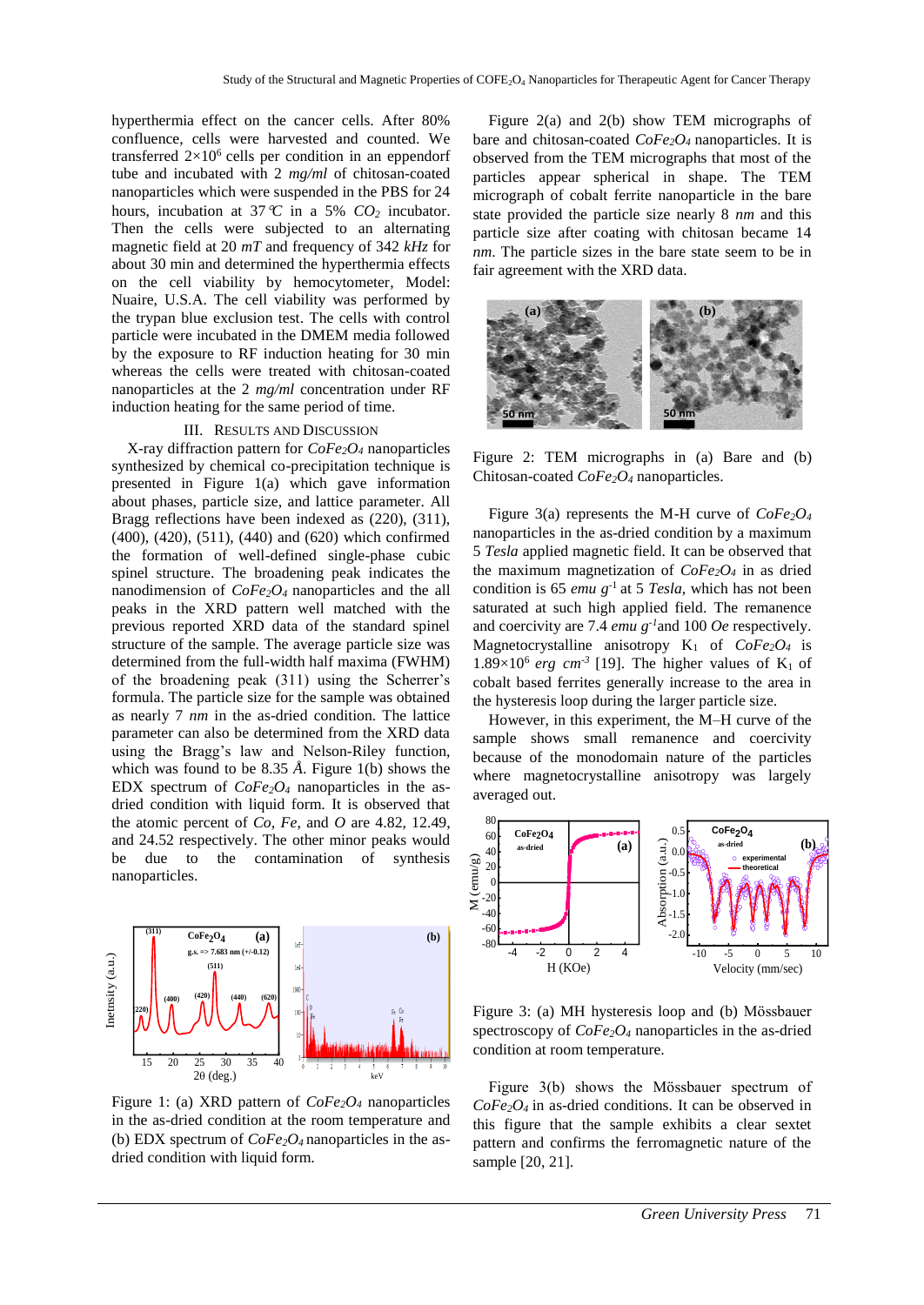**Table 1:** Hyperfine parameters of CoFe<sub>2</sub>O<sub>4</sub> nanoparticles taken by Mössbauer spectroscopy at the room temperature:

| Composition                                              | Position of<br>$\mathbb{F}\mathrm{e}^{3+}$ | Isomer shift $(d)$<br>nun/sec | splitting (AEq)<br>Quadrupole<br>nm/sec | Hyperfine field<br>$\widehat{\mathbf{H}}$ | Area  | Site     | Occupancy |
|----------------------------------------------------------|--------------------------------------------|-------------------------------|-----------------------------------------|-------------------------------------------|-------|----------|-----------|
|                                                          |                                            |                               |                                         |                                           |       | B<br>(°) | A<br>(%)  |
| ${\bf As}\mbox{-}\bf{dried} \\ \label{eq:2.1} CoFe_2O_4$ | в                                          | 0.257                         | 0.000                                   | 479.955                                   | 0.324 | 45       | 55        |
|                                                          | A                                          | 0.375                         | 0.544                                   | 514.325                                   | 0.135 |          |           |
|                                                          | в                                          | 0.368                         | 0.000                                   | 439.113                                   | 0.121 |          |           |
|                                                          | A                                          | 0.500                         | 0.344                                   | 476.341                                   | 0.056 |          |           |
|                                                          | A                                          | 0.336                         | 0.530                                   | 386.722                                   | 0.369 |          |           |

Both theoretical and experimental data perfectly matched to each other and provides the ferromagnetic character. It has been found from the literature that for magnetic particle hyperthermia of the nanoparticles which is in a weakly ferromagnetic state [22]. The hyperfine parameters of Mӧssbauer spectrum were observed and recorded in Table 1. The occupancy of iron species is 45 % on *B* sites i.e. in octahedral position and 55 % on *A* sites i.e. in tetrahedral position.

The hydrodynamic diameter  $(H_d)$  and polydispersity index (PDI) of *CoFe2O<sup>4</sup>* nanoparticles at 25 $\degree$ C, 37 $\degree$ C and 45 $\degree$ C are presented in Figure 4(a)-(c). In each figure, we found the repeatability is satisfactory.



Figure 4: Hydrodynamic size distribution of: (a) Chitosan-coated *CoFe2O4* of core diameter 156 *nm* and PDI 0.302 at  $25^{0}C$  (b) Chitosan-coated  $CoFe<sub>2</sub>O<sub>4</sub>$ of core diameter 138  $nm$  and PDI 0.288 at 37<sup>0</sup>*C* (c) Chitosan-coated *CoFe2O4* of core diameter 123 *nm* and PDI 0.310 at  $45^{\circ}$ C, the physiological temperature inside the cuboids containing the sample used for DLS measurement are demonstrated.

The  $H_d$  of the nanoparticle is very important to know before using it as a hyperthermia agent. It reveals information about the diameter of the inorganic core along with the attached dragging fluid while coated nanoparticle is in the Brownian motion [23]. We get information only about the organic core during the estimation of particle size using XRD, TEM in the absence of a hydration layer. But for better understanding during in-vivo study of the nanoparticles with considering their biological significance, the measurement of  $H_d$  is crucial and this value should be less than 250 *nm* [24]. The PDI is another important parameter. Generally, the lower PDI is a prerequisite for biomedical purposes and its normal range should be 0.300 [25].

It can be seen from those figures that the average  $H_d$  and PDI slightly decrease with increasing the temperature from  $25^{0}C$  to  $45^{0}C$  because of the lowering down the *pH* of the solution. The change of  $H_d$  and PDI with five times the repetition of the sample at  $25^{0}C$  and  $37^{0}C$  is slightly higher than that of values at  $45\degree C$  during the DLS measurement. Therefore, the H<sub>d</sub> and PDI of the sample at  $45^{\circ}$ C is more stable than other temperature ranges. The average  $H_d$  and PDI of the chitosan-coated sample at 25*<sup>0</sup>C*, 37*<sup>0</sup>C*, 45*<sup>0</sup>C* are 156 *nm*, 138 *nm*, 123 *nm,* and 0.302, 0.288, 0.310 respectively. The  $H_d$  and PDI of chitosan-coated samples are shown in Table 2 which is satisfactory for biomedical applications.

**Table 2:** Variation of H<sub>d</sub> and PDI for  $CoFe<sub>2</sub>O<sub>4</sub>$ nanoparticles at different temperature:

|                                  | Ĕ            | Hydrodynamic<br>diameter (Hd) |            | Polydispersity index (PDI) |        |
|----------------------------------|--------------|-------------------------------|------------|----------------------------|--------|
| Composition                      | Tempera<br>G | Hd<br>(nm)                    | Sd<br>(nm) | PDI                        | Sd     |
|                                  | 25           | 156                           | 3          | 0.302                      | 0.0072 |
| <b>CS-coated</b>                 | 37           | 138                           |            | 0.288                      | 0.0106 |
| CoFe <sub>2</sub> O <sub>4</sub> | 45           | 123                           | 3          | 0.310                      | 0.0192 |



Figure 5: (a) RF induction heating properties of the chitosan-coated *CoFe2O<sup>4</sup>* at different concentrations (b) Necrosis of 9*L* tumor cells by RF induction heating for 30 *min* without nanoparticle (control) and with chitosan-coated *CoFe2O<sup>4</sup>* nanoparticle at the 2 *mg/ml* concentration in PBS by applying  $(H = 20 mT)$ and  $f = 342 \, kHz$ ).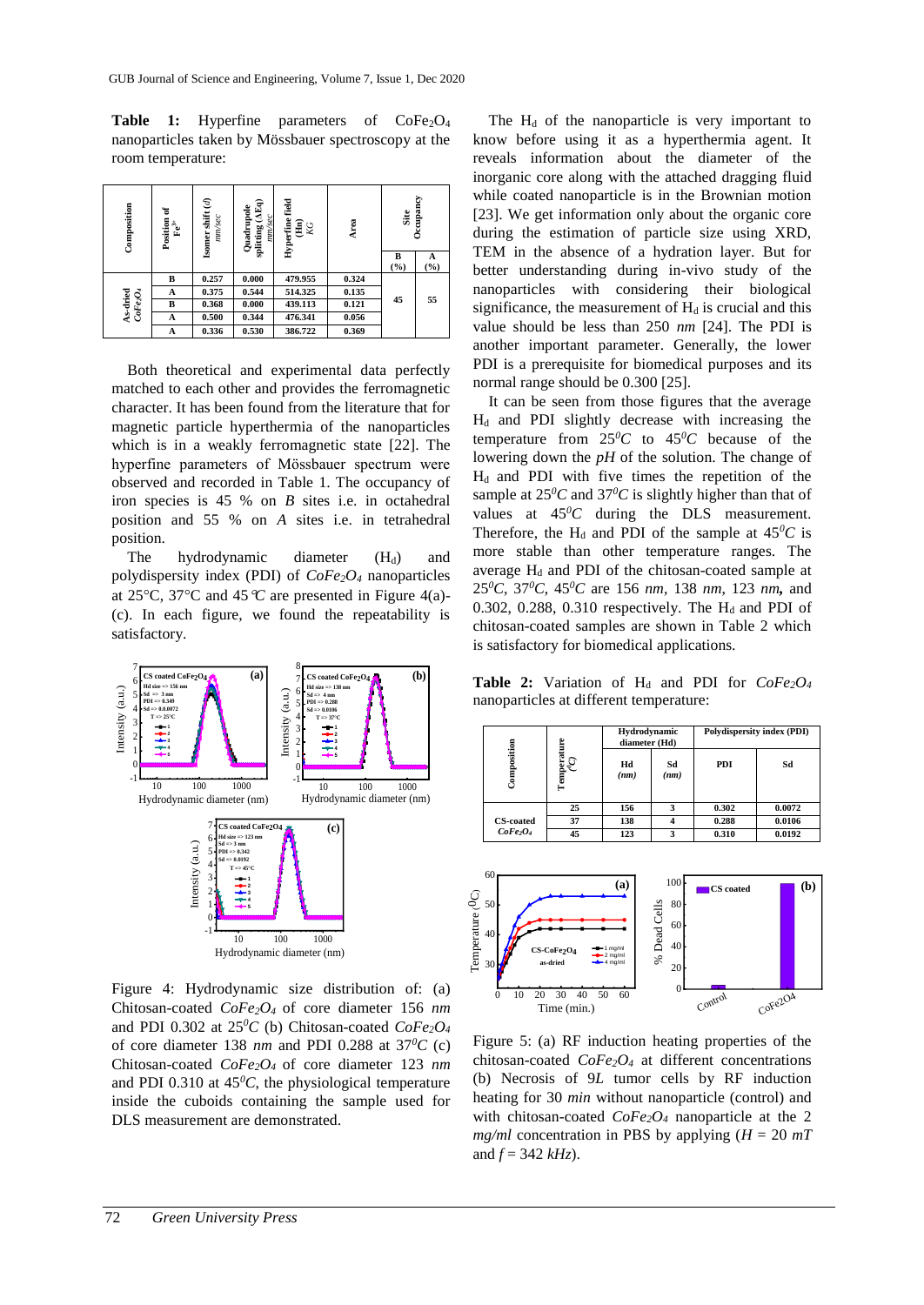Figure 5(a) shows the induction heating properties of chitosan-coated *CoFe2O4* nanoferrite solutions showed the temperatures are increasing as a function of time and nanoparticle concentrations. It can also be observed from these figures that the temperatures rose in the solutions of chitosan-coated solution of concentrations 1 *mg/ml,* 2 *mg/ml,* and 4 *mg/ml* are 44*C*, 49*C* and 53*C* respectively. Here lower ranges of temperatures (up to 46*C*) are more suitable for hyperthermia application. Therefore, solution concentration of 1 *mg/ml* and 2 *mg/ml* which attained 44  $\degree$ C and 49 $\degree$ C temperature suggested being the most suitable for hyperthermia application. The temperature at a concentration of 4 *mg/ml* is too high which is not suitable for hyperthermia application. The concentration of 2 *mg/ml* is better for therapeutic application of cancer therapy. These results suggested that these samples have suitability for hyperthermia application in cancer therapy. The hyperthermia results with specific loss power (SLP) are listed in Table 3.

**Table 3:** Hyperthermia results of *CoFe2O<sup>4</sup>* nanoparticles at different concentration:

| Composition                      | <b>Concentration</b> | <b>Temperature</b> | <b>Specific loss power</b> |  |
|----------------------------------|----------------------|--------------------|----------------------------|--|
|                                  | (mg/ml)              |                    | (SLP)                      |  |
|                                  |                      |                    | 141                        |  |
| <b>CS-coated</b>                 |                      | 49                 | 136                        |  |
| CoFe <sub>2</sub> O <sub>4</sub> |                      |                    | 100                        |  |

Figure 5(b) shows the necrosis of 9*L* rat gliosarcoma cells under induction heating in the presence of chitosan-coated *CoFe2O4* nanoparticles at the 2 *mg/ml* concentration which were estimated by the viability assay in PBS where field amplitude  $H =$ 20  $mT$ , frequency  $f = 342$   $kHz$  was used. It was obtained that the cells were viable under induction heating by applying the same RF field with control particle. It can be observed from Figure 5(b) that the high mortality of cancer cells nearly about 99% showed by the chitosan-coated nanoparticle. It might be assumed from this preliminary observation that the nanoparticles were attached by the cells.

It is very interesting to note that this experiment may be more useful for the effective killing of cancer cells with remaining the normal cells. This statement also arose from a preliminary experiment that we injected the nanoparticles in chicken meat, which was subjected to the RF induction heating. The heating effect was observed only where nanoparticles were deposited. The immediate vicinity of the chicken meat remained unaffected. Thermal therapy of cancer namely hyperthermia is still at its infancy though significant research has been carried out in this direction along with clinical trial for localized tumors. Considerable research is still necessary for its successful implementation.

#### IV. CONCLUSION

It was found that the XRD pattern and TEM micrographs of *CoFe2O<sup>4</sup>* nanoparticles confirm their single-phase spinel structure and nanodimension. It was also found that the EDX results provide the single crystalline in nature which implies the high-quality uniform *CoFe2O4* nanoparticles. It was noticed from the magnetic study that these nanoparticles have satisfactory saturation magnetization with minimum remanence and coercivity. These samples also confirm their ferromagnetic in nature. It was also observed that induction heating profiles of these samples are good for hyperthermia application. It is interesting to note that this work demonstrates promising results in support of biocompatible chitosan which is a potential therapeutic agent for cancer therapy.

## ACKNOWLEDGEMENT

The authors express gratitude to the authority of Islamic University, Kushtia for the support to carry out the research. The authors are highly grateful to the Materials Science Division in Atomic Energy Centre Dhaka, Bangladesh for providing the laboratory support to perform this research. The authors are also grateful for funding provided by the National Science and Technology, Government of the People's Republic of Bangladesh.

#### **REFERENCES**

- [1] C. Buzea, I. I. Pacheco and K. Robbie, "Nanomaterials and nanoparticles: Sources and toxicity"*, Biointerphases.* 2(4), pp. 17–71, 2007.
- [2] I. Khan, K. Saeed and I. Khan, "Nanoparticles: Properties, applications and toxicities", *Arabian Journal of Chemistry,* 12(7), pp. 908-931, 2017.
- [3] A. Jordan, R. Scholz, P.Wust, H. Fahling, J. Krause, W. Wlodarczyk, B. Sander, T. H. Vogl and R. Felix, "Effects of magnetic fluid hyperthermia (MFH) on C3H mammary carcinoma in vivo", *Int. J Hyperthermia.* 13(6), pp. 587-605, 1997.
- [4] J. Dobson, "Magnetic nanoparticles for drug delivery", *Drug Dev Res.,* 67(1), pp. 55-60, 2006.
- [5] Y. Zhou, D. C. Drummond, H. Zou, M. E. Hayes, G. P. Adams, D. B. Kirpotin and J. D. Marks, "Impact of single chain Fv antibody fragment affinity on nanoparticle targeting of epidermal growth factor receptor expressing tumor cells", *J Mol Biol.* 371(4), pp. 934-947, 2007.
- [6] A. H. Lee, Y. M. Huh, Y. W. Jun, J. W. Seo, J. T. Jang, H. T. Song, S. Kim, E. J. Cho, H. G. Yoon, J. S. Suh and J. Cheon, "Artificially engineered magnetic nanoparticles for ultrasensitive molecular imaging", *J Nat Med.* 13(1), pp. 95-99, 2007.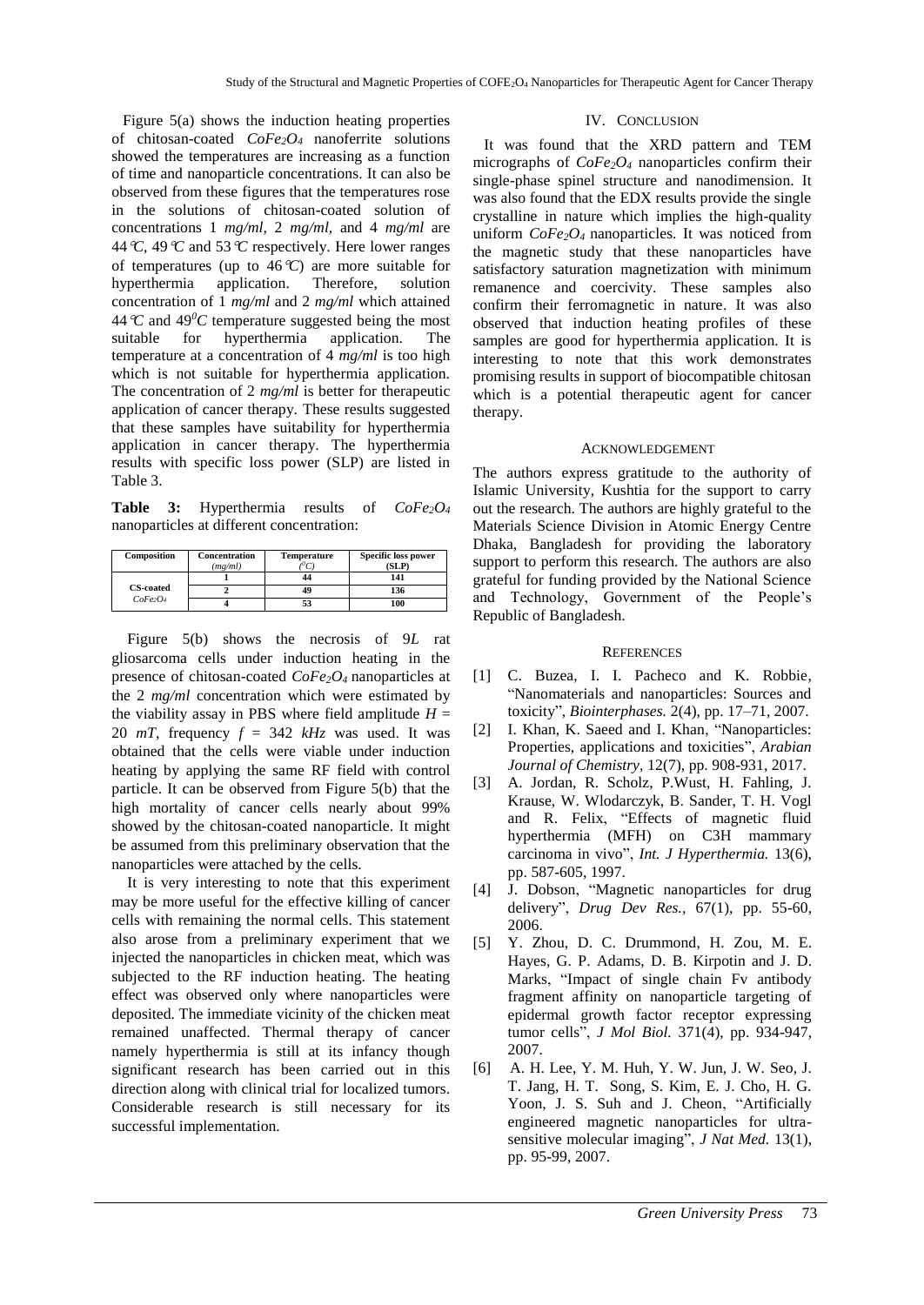- [7] N. K. Prasad, K. Rathinasamy, D. Panda and D. Bahadur, "Mechanism of cell death induced by magnetic hyperthermia with nanoparticles of γ- $Mn_xFe_{2-x}O_3$  synthesized by a single step process", *J Mater Chem.* 17(48), pp. 5042-5051, 2007.
- [8] J. P. Fortin, G. Gaxeau and C. Wilhelm, "Intracellular heating of living cells through Néelrelaxation of magnetic nanoparticles", *Eur Biophys J.* 37(2), pp. 223-228, 2008.
- [9] F. Gazeau, M. Levy and C. Wilhelm, "Optimizing magnetic nanoparticle design for nanothermotherapy", *Nanomedicine,* 3(6), pp. 831-844, 2008.
- [10] J. Lu, S. Ma, J. Sun, C. Xia, C. Liu, Z. Wang, X. Zhao, F. Gao, Q. Gong, B. Song, X Shuai, H Ai and Z. Gu, "Manganese ferrite nanoparticle micellar nanocomposites as MRI contrast agent for liver imaging", *Biomaterials,* 30(15), pp. 2919-2928, 2009.
- [11] Z. T. Tsai, J. F. Wang, H.Y. Kuo, C. R. Shen, J. J. Wang and T. C. Yen, "In situ preparation of high relaxivity iron oxide nanoparticles by coating with chitosan: A potential MRI contrast agent useful for cell tracking", *J Magn Magn Mater,* 322(2), pp. 208-213, 2010.
- [12] S. Tong, S. Hou, Z. Zheng Z, J. Zhou and G. Bao, "Coating Optimization of Superparamagnetic Iron Oxide Nanoparticles for High T<sup>2</sup> Relaxivity", *Nano Lett.,* 10(11), pp. 4607-4613, 2010.
- [13] J R. McCArthy and R. Weissleder, "Multifunctional magnetic nanoparticles for targeted imaging and therapy", *Adv Drug Deliv Rev.* 60(11), pp. 1241-1251, 2008.
- [14] Z. Zhang, N. Mascheri, R. Dharmakumar, Z. Fan, T. Paunesku, G. Woloschak and D. Li, "Superparamagnetic iron oxide nanoparticlelabeled cells as an effective vehicle for tracking the GFP gene marker using magnetic resonance imaging", *Cytotherapy,* 11(1), pp. 43-51, 2009.
- [15] H. B. Na, I. C. Song and T. Hyeon, "Inorganic nanoparticles for MRI contrast agents", *Adv Mater,* 21(21), pp. 2133-2148, 2009.
- [16] I. Sharifi, H. Shokrollahi, and S. Amiri, "Ferritebased magnetic nanofluids used in hyperthermia applications", *J Magn Magn Mater,* 324(6), pp. 903-915, 2012.
- [17] B. Issa, I. M. Obaidat, B. A. Albiss and Y. Haik, "Magnetic Nanoparticles: Surface Effects and Properties Related to Biomedicine Applications", *Int. J. Mol. Sci.,* 14(11), pp. 21266-21305, 2013.
- [18] S. Pradhan, J. Hedberg, E. Blomberg, S. Wold and I. O. Wallinder, "Effect of sonication on particle dispersion, administered dose and metal release of non-functionalized, non-inert metal nanoparticles", *Journal of Nanoparticle Research,* 18(9), pp. 1-14, 2016.
- [19] T. Sato, T. Iijima, M. Seki and N. Inagaki, "Magnetic properties of ultrafine ferrite nanoparticles", *J Magn Magn Mater,* 65(2-3), pp. 252-256, 1987.
- [20] O. D. Jayakumar, I. K. Gopalakrishnan, C. Sudakar, R. M. Kadam and S. K. Kulshreshtha, "Significant enhancement of room temperature ferromagnetism in surfactant coated polycrystalline Mn doped ZnO particles", *Journal of Alloys and Compounds,* 438(1-2), pp. 258–262, 2007.
- [21] D. C. Jiles, and D. L. Atherton, "Theory of the magnetisation process in ferromagnets and its application to the magnetomechanical effect", *Journal of Physics D: Applied Physics,* 17(12), pp. 2491–2491, 1984.
- [22] C. Rümenapp, B. Gleich, and A. Haase, "Magnetic Nanoparticles in Magnetic Resonance Imaging and Diagnostics", *Pharmaceutical Research,* 29(5), pp. 1165– 1179, 2012.
- [23] K. Maaz, S. Karim, A. Mumtaz, S. K. Hasanain, J. Liu and J. L. Duan, "Synthesis and magnetic characterization of nickel ferrite nanoparticles prepared by co-precipitation route", *J Magn Magn Mater,* 321(12), pp. 1838-1842, 2009.
- **[**24] S. M. Hoque, M. A. Hakim, I. Saha and P. Nordblad, ["Effect of grain size on Neél](https://www.researchgate.net/profile/Sheikh_Manjura_Hoque/publication/268059501_Effect_of_grain_size_on_Neel_temperature_magnetic_and_electrical_properties_of_NiFe_2_O_4_nanoparticle_synthesized_by_chemical_co-precipitation_technique/links/54b75cb50cf2bd04be338c18/Effect-of-grain-size-on-Neel-temperature-magnetic-and-electrical-properties-of-NiFe-2-O-4-nanoparticle-synthesized-by-chemical-co-precipitation-technique.pdf)  [temperature, magnetic and electrical properties](https://www.researchgate.net/profile/Sheikh_Manjura_Hoque/publication/268059501_Effect_of_grain_size_on_Neel_temperature_magnetic_and_electrical_properties_of_NiFe_2_O_4_nanoparticle_synthesized_by_chemical_co-precipitation_technique/links/54b75cb50cf2bd04be338c18/Effect-of-grain-size-on-Neel-temperature-magnetic-and-electrical-properties-of-NiFe-2-O-4-nanoparticle-synthesized-by-chemical-co-precipitation-technique.pdf)  of  $NiFe<sub>2</sub>O<sub>4</sub>$  nanoparticle synthesized by [chemical co-precipitation technique"](https://www.researchgate.net/profile/Sheikh_Manjura_Hoque/publication/268059501_Effect_of_grain_size_on_Neel_temperature_magnetic_and_electrical_properties_of_NiFe_2_O_4_nanoparticle_synthesized_by_chemical_co-precipitation_technique/links/54b75cb50cf2bd04be338c18/Effect-of-grain-size-on-Neel-temperature-magnetic-and-electrical-properties-of-NiFe-2-O-4-nanoparticle-synthesized-by-chemical-co-precipitation-technique.pdf), *NSTI-Nanotech, pp.* 1518-521, 2010.
- [25] A. E. Berkowitz, R.H. Kodma, S. A. Makhlouf, F. T. Praker, F. E. Spada, E. J. McNiff, G. C. Hadjipanayis and Foner Sed, "Magnetic Hysteresis in Novel Magnetic Materials", *Springer Science and Business Media*. December 6, 2012.



**M. Khairul Islam** was born in Kushtia in 1979. He received his Bachelor Degree (2000) and Master Degree (2001) from the department of Electrical and Electronic Engineering from Islamic University, Kushtia, Bangladesh. He received his Ph.D degree from the same department

in 2020. From 2005-2008, he was Lecturer at the department of Electrical and Electronic Engineering, Islamic University, Kushtia, Bangladesh. From 2008- 2016, he was Assistant Professor and from 2016 till now he has been working as an Associate Professor at the same department. His research interest includes material science, biomedical engineering, geophysical science, environmental science and wireless communication.